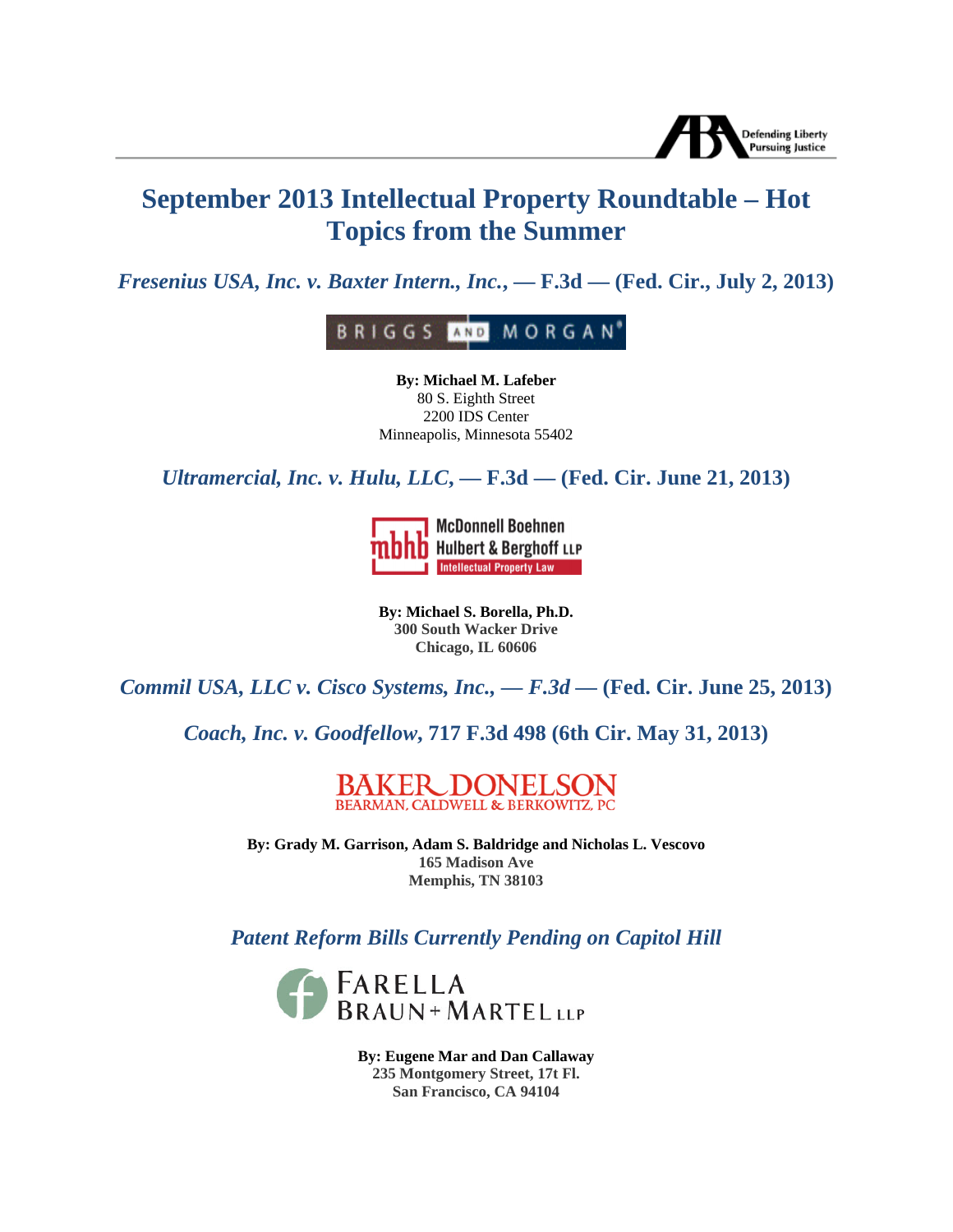#### *Fresenius USA, Inc. v. Baxter Intern., Inc.* **Federal Circuit Promotes Administrative Review of Patents By: Michael M. Lafeber (Briggs and Morgan)**

In a decision issued July 2, 2013, the Federal Circuit ruled that a patent infringement judgment in excess of fourteen million dollars (\$14,000,000.00) was rendered void and moot by a United States Patent and Trademark Office decision invalidating the subject patent. What makes the case interesting is a prior Federal Circuit decision in the case affirming the validity of the patent. *Fresenius USA, Inc. v. Baxter Intern., Inc.*— F.3d —-, 2013 WL 3305736 (C.A.Fed., July 2, 2013 (Cal.)) Coupled with the new broader scope and expedited administrative review provided for in the America Invents Act, the decision continues a trend of favoring or promoting administrative review of patents over district court litigation.

The decision will allow defendants to consider administrative challenges to the validity of a patent much further into the district court litigation process. Prior to this ruling, prevailing wisdom was that a re-examination proceeding needed to be completed prior to the conclusion of district court proceedings to be useful. A defendant who uncovers relevant prior art late in a proceeding may now be more likely to commence a re-examination proceeding as long as it can be completed prior to any appeals.

The decision raises interesting issues concerning separation of powers and the finality of judgments. In a strongly worded and well-reasoned dissenting opinion, Judge Pauline Newman argued the decision improperly allows an administrative agency to void a final Federal Circuit Court of Appeals judgment. Judge Newman wrote:

> The court today authorizes the Patent and Trademark Office, an administrative agency within the Department of Commerce, to override and void the final judgment of a federal Article III Court of Appeals. The panel majority holds that the entirety of these judicial proceedings can be ignored and superseded by an executive agency's later ruling.

The majority justified its decision on the grounds that the there was no "final" judgment. According to the majority, the prior decision affirming the validity of the patent was not final because the matter had been remanded solely to address post-judgment damage issues. According to Judge Newman this position is inconsistent with well-established principals of finality:

> The panel majority argues that the rules of finality do not apply here because the Federal Circuit, with its final judgment, included a remand to the district court to assess post-judgment damages. The courts of the nation have dealt with a variety of circumstances in which a final judgment included a remand to the district court. Here, all of the issues on appeal were finally adjudicated by the Federal Circuit; the remand authorized the district court to determine only post-judgment royalties. The remand had no relation to any issue in reexamination; validity had been finally resolved in the courts.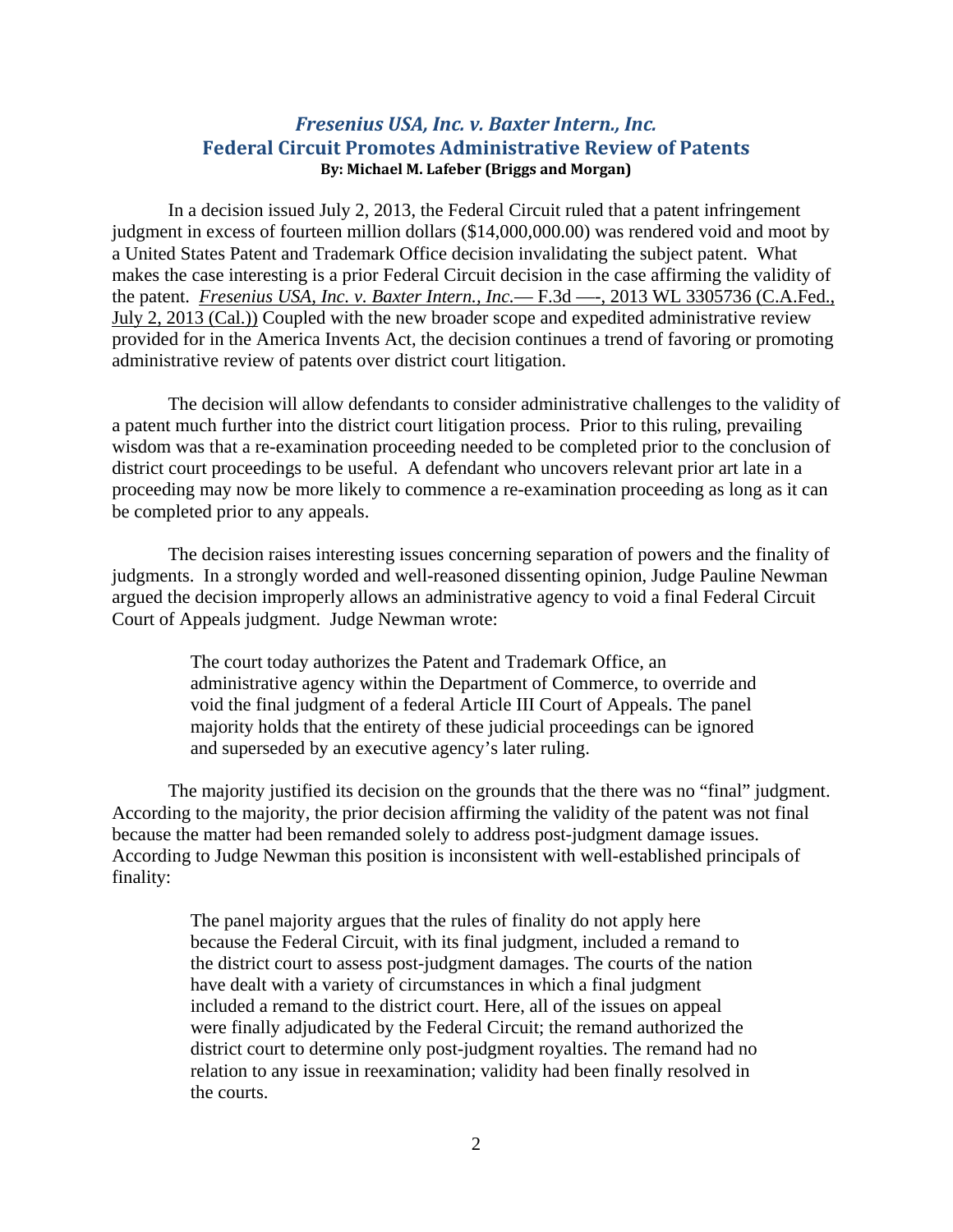. . .The majority proposes that the final adjudication of patent validity can be redecided by the courts and thus by the PTO, because of the remand to assess post-judgment damages. This theory is contrary to the precedent of every circuit. All circuits impose finality and preclusion as to issues that were finally decided in full and fair litigation. . .

The America Invents Act contains certain procedural mechanisms which should prevent this from becoming a recurring concern. Specifically, under the AIA: 1) Post Grant Review and Inter Partes Review will be *prohibited* if a civil action challenging the validity of the patent has been previously filed; and 2) a civil action challenging validity filed after the filing of either a Post Grant Review or Inter Partes Review petition will automatically be stayed (With the exception of "Covered Business Method Patents" these provisions are applicable only to patents issued from applications filed after March 16, 2013 (patents granted under the new "First Inventor to File" Rules).

#### *Ultramercial, Inc. v. Hulu, LLC* **When Does an Abstract Idea Constitute Sufficient "Inventive Concept"? By: Michael S. Borella, Ph.D. (McDonnell Boehnen Hulbert & Berghoff)**

On the heels of its fractured en banc ruling in *CLS Bank Int'l v. Alice Corp.* regarding patent-eligibility of computer-implemented inventions under 35 U.S.C. § 101, the Federal Circuit decided another § 101 case, *Ultramercial, Inc. v. Hulu, LLC.* Of interest is that the panel for *Ultramercial* included the authors of the two main opposing opinions in *CLS Bank* -- Judge Lourie and Chief Judge Rader. However, instead of throwing down, the judges agreed that the claims at issue met the requirements of § 101, even if they disagreed on the rationale for this conclusion.

This action began when Ultramercial sued Hulu, YouTube, and WildTangent for infringement of U.S. Patent No. 7,346,545. Hulu and YouTube were eventually dismissed from the case. On a 12(b)(6) motion, the District Court held that the '545 patent does not claim patenteligible subject matter. On appeal, the Federal Circuit reversed and remanded. However, that decision was vacated by the Supreme Court. Back in the Federal Circuit again, Chief Judge Rader authored the majority opinion, joined by Judge O'Malley, once again reversing the District Court. Judge Lourie concurred in the outcome.

Claim 1 of the '545 patent recites:

 A method for distribution of products over the Internet via a facilitator, said method comprising the steps of:

 a first step of receiving, from a content provider, media products that are covered by intellectual property rights protection and are available for purchase, wherein each said media product being comprised of at least one of text data, music data, and video data;

 a second step of selecting a sponsor message to be associated with the media product, said sponsor message being selected from a plurality of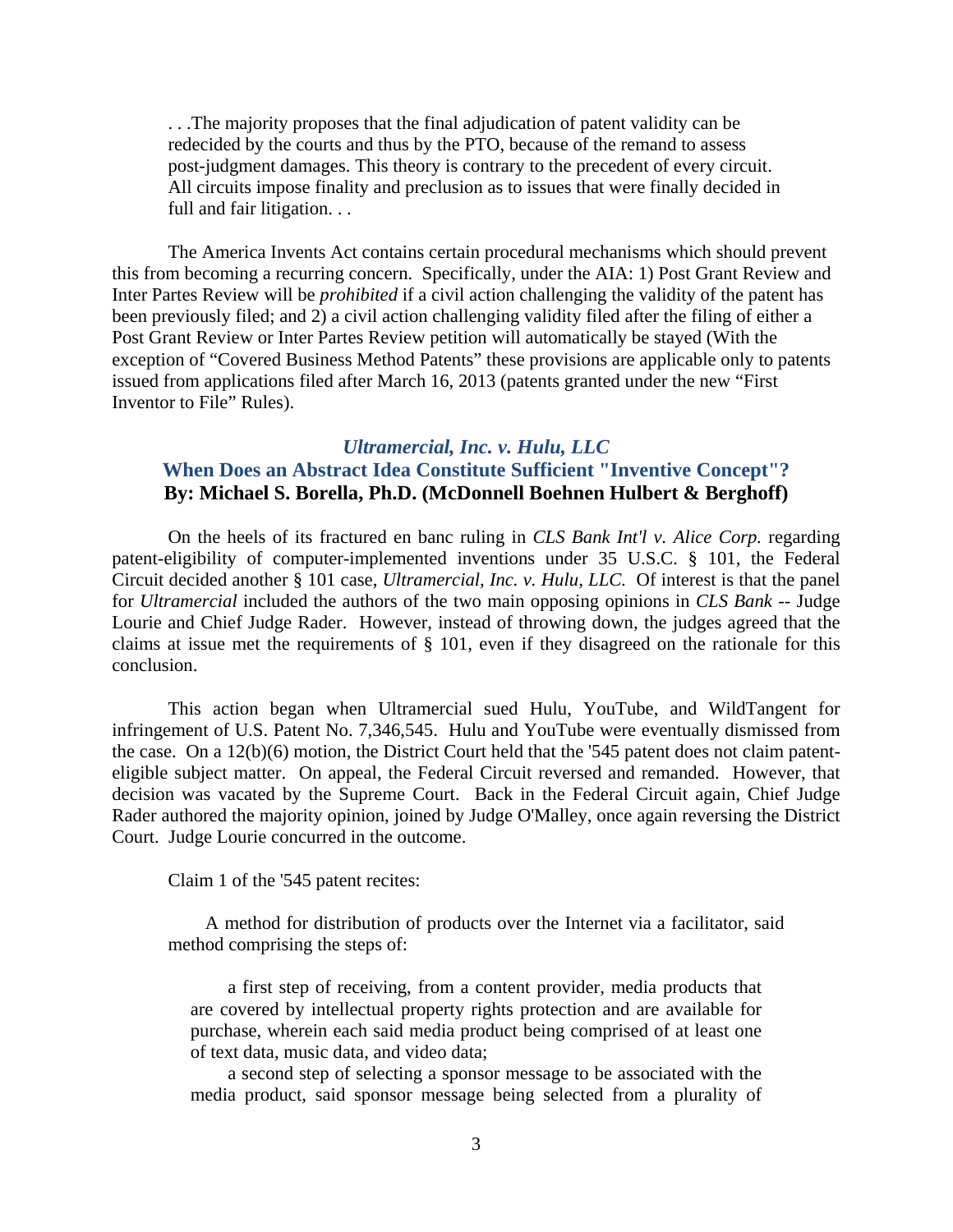sponsor messages, said second step including accessing an activity log to verify that the total number of times which the sponsor message has been previously presented is less than the number of transaction cycles contracted by the sponsor of the sponsor message;

 a third step of providing the media product for sale at an Internet website;

a fourth step of restricting general public access to said media product;

 a fifth step of offering to a consumer access to the media product without charge to the consumer on the precondition that the consumer views the sponsor message;

 a sixth step of receiving from the consumer a request to view the sponsor message, wherein the consumer submits said request in response to being offered access to the media product;

 a seventh step of, in response to receiving the request from the consumer, facilitating the display of a sponsor message to the consumer;

 an eighth step of, if the sponsor message is not an interactive message, allowing said consumer access to said media product after said step of facilitating the display of said sponsor message;

 a ninth step of, if the sponsor message is an interactive message, presenting at least one query to the consumer and allowing said consumer access to said media product after receiving a response to said at least one query;

 a tenth step of recording the transaction event to the activity log, said tenth step including updating the total number of times the sponsor message has been presented;

and

 an eleventh step of receiving payment from the sponsor of the sponsor message displayed.

First, Chief Judge Rader noted that it is rare for a patent to be dismissed at the pleading stage, because issued patents enjoy a presumption of validity. Thus, factual allegations of patent-ineligibility must be viewed in the most favorable light for the patentee. Indeed, there must be "clear and convincing evidence of ineligibility," and consequently," 12(b)(6) dismissal for lack of eligible subject matter will be the exception, not the rule." Chief Judge Rader also noted that the various § 101 analyses propounded by the judges of the Federal Circuit generally require some degree of factual inquiry. As a result, the presence of these factual issues would normally "render dismissal under Rule 12(b)(6) improper."

Turning to the history of title 35, Chief Judge Rader emphasized, like he did in *CLS Bank*, that Congress intended § 101 to be read expansively. Congress made no exceptions to patentable subject matter -- those were introduced by the courts. Particularly, the well-known exceptions of abstract ideas, laws of nature, and natural phenomena were introduced to "prevent the monopolization of the basic tools of scientific and technological work."

Following his 'broad statute with narrow exceptions' interpretation of § 101, Chief Judge Rader addressed the patentability of abstract ideas with respect to software and business method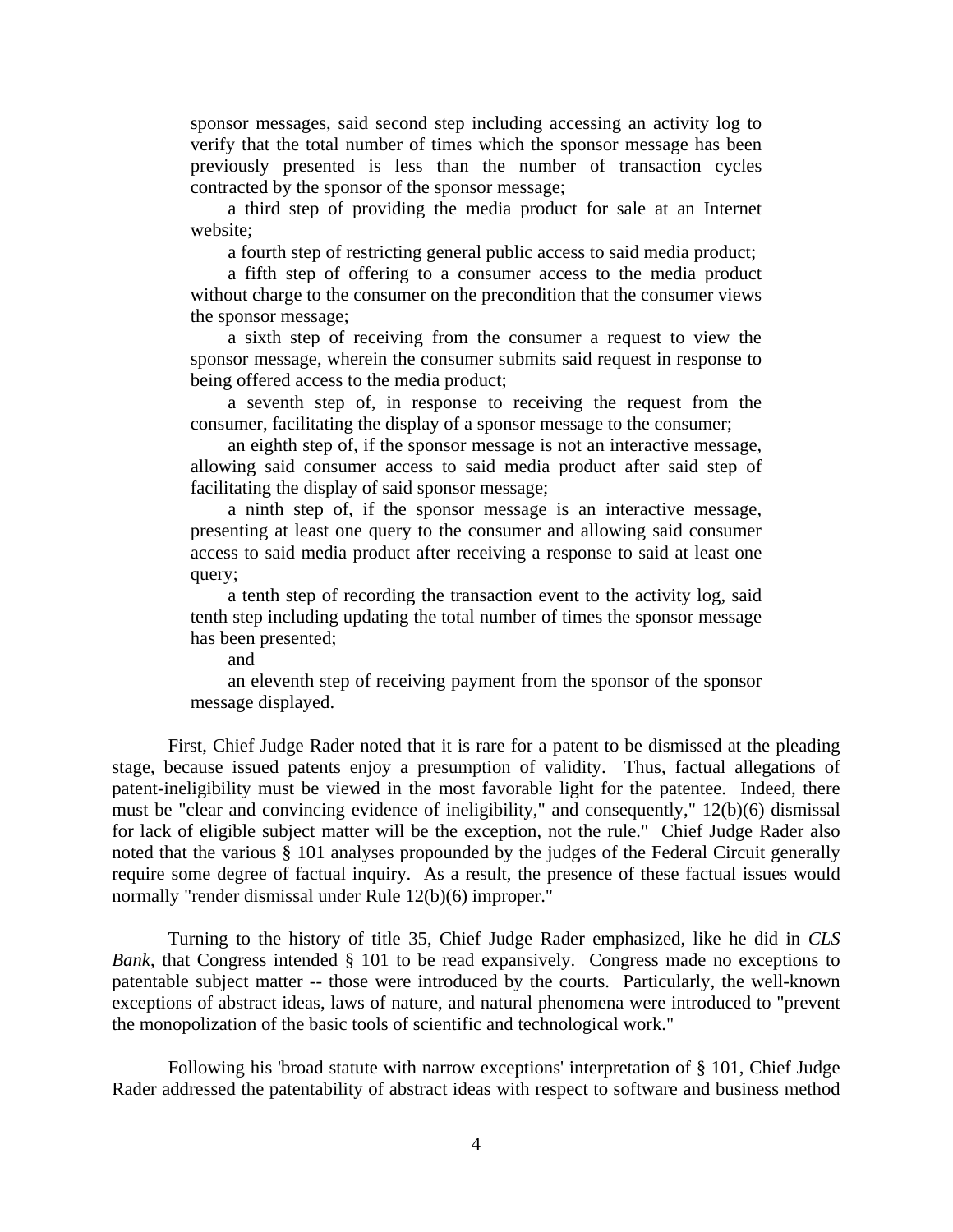claims. He noted that "a process need not use a computer, or some machine, in order to avoid abstractness." In rejecting the machine-or-transformation test for § 101 eligibility in *Bilski v. Kappos*, Chief Judge Rader believes that the Supreme Court was attempting to allow the patent laws to accommodate new and future technologies of the information age.

Chief Judge Rader further indicated that, in doing so, the Supreme Court has set forth a number of guidelines. These include the principles that (i) a claim that recites an abstract idea can be valid as long as the claim is directed to an application of the idea, and (ii) determining if this is the case requires consideration of the claim as a whole to ascertain whether the claim includes meaningful limitations restricting it to such an application. Factors determining whether a limitation is meaningful were spelled out by Chief Judge Rader's concurrence-in-part and dissent-in-part in CLS Bank, and he revisits them here.

One of Chief Judge Rader's challenges in both *CLS Bank* and this case was to synthesize two opposing notions originally set forth by the Supreme Court in *Parker v. Flook* and *Diamond v. Diehr*, respectfully. On one hand, *Flook* indicated that the § 101 inquiry should treat claimed abstract ideas as "a familiar part of the prior art." On the other hand, *Diehr* held that "[t]he question therefore of whether a particular invention is novel is wholly apart from whether the invention falls into a category of statutory subject matter." The Supreme Court's most recent ruling on patent-eligible subject matter, *Mayo v. Prometheus*, seems to defer more to *Flook* than *Diehr* in this regard. For example, in *Prometheus*, the Justices stated that "in evaluating the significance of additional steps, the §101 patent-eligibility inquiry and, say, the §102 novelty inquiry might sometimes overlap."

However, Chief Judge Rader reads *Diehr* into *Prometheus* to conclude that the Supreme Court was not actually suggesting that a novelty or non-obviousness analysis need be performed in a § 101 review. Instead, he believes that:

> [T]he Supreme Court's reference to "inventiveness" in *Prometheus* can be read as shorthand for its inquiry into whether implementing the abstract idea in the context of the claimed invention inherently requires the recited steps. Thus, in *Prometheus*, the Supreme Court recognized that the additional steps were those that anyone wanting to use the natural law would necessarily use. If, to implement the abstract concept, one must perform the additional step, or the step is a routine and conventional aspect of the abstract idea, then the step merely separately restates an element of the abstract idea, and thus does not further limit the abstract concept to a practical application.

Thus, Chief Judge Rader seems to be advocating that the "inventive concept" and "meaningful limitations" tests involve limited consideration of prior art. This consideration would determine whether the non-abstract-idea features of a claim are essential, routine, or conventional facets of a recited abstract idea.

Applying this notion to computer-implemented inventions, he notes that mere reference to a general purpose computer in the claims falls into the essential, routine, or conventional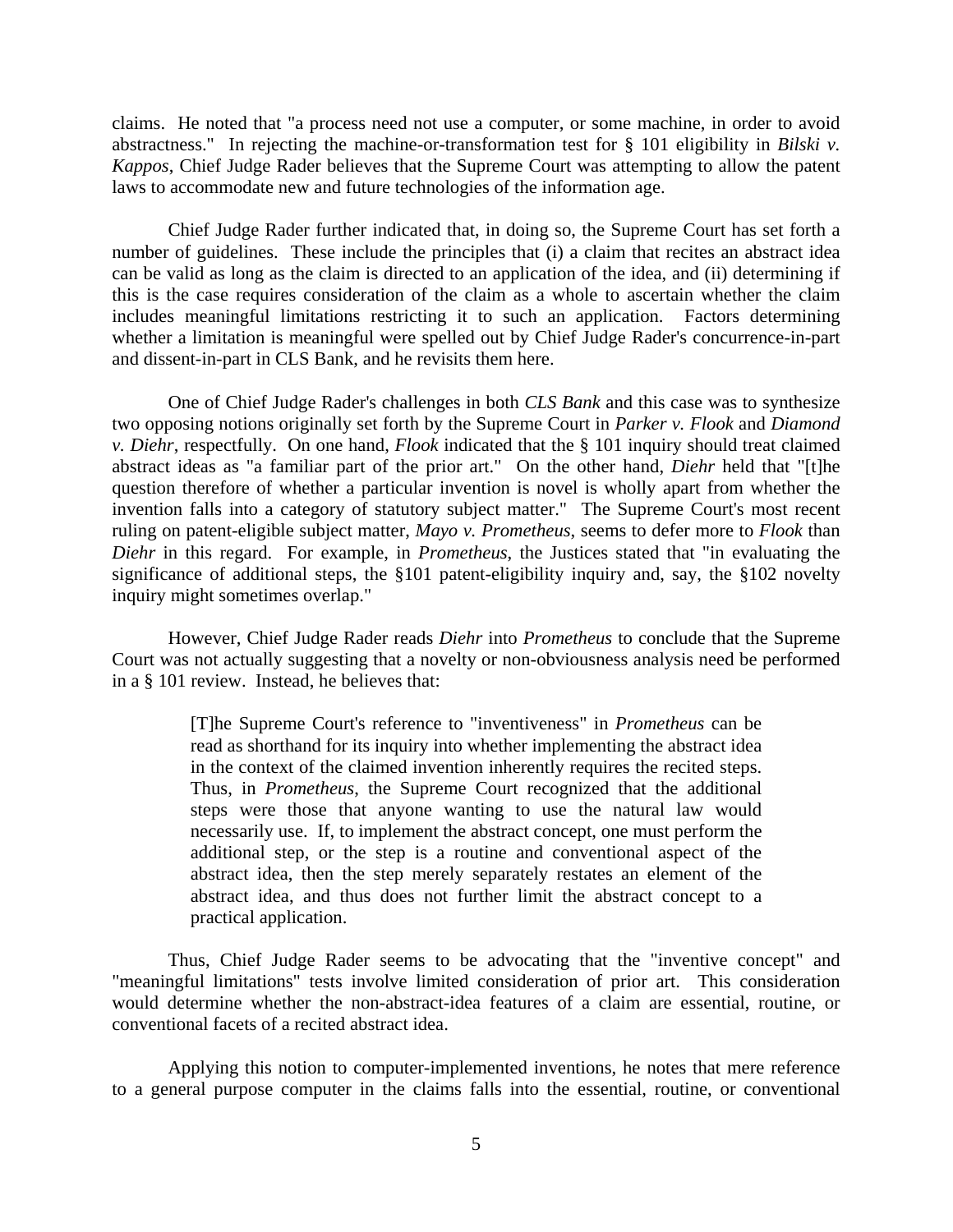category. On the other hand, Chief Judge Rader suggests that if "the claims tie the otherwise abstract idea to a specific way of doing something with a computer, or a specific computer for doing something . . . they likely will be patent eligible." He also notes that "meaningful limitations may include the computer being part of the solution, being integral to the performance of the method, or containing an improvement in computer technology." Such limitations would avoid pre-emption of a claimed abstract idea.

Turning finally to Ultramercial's claim, Chief Judge Rader held that the District Court erred in "requiring the patentee to come forward with a construction that would show the claims were eligible." Instead, he indicated that, given the procedural posture of the case, the District Court "should either have construed the claims in accordance with *Markman*, required the defendant to establish that the only plausible construction was one that, by clear and convincing evidence rendered the subject matter ineligible (with no factual inquiries), or adopted a construction most favorable to the patentee." In analyzing the claims, Chief Judge Rader opted for the latter approach.

In determining whether the claim encompassed an abstract idea, the parties agreed the claimed idea that "advertising can be used as a form of currency" is abstract, and focused their dispute on whether the claims include meaningful limitations to overcome this abstractness. Chief Judge Rader answered this question in the positive, observing that some steps of claim 1 "plainly require that the method be performed through computers, on the internet, and in a cybermarket environment." As a result, he found that the complexity of such a computer implementation involved "no risk of preempting all forms of advertising, let alone advertising on the Internet" and met the requirements of § 101.

Thus, despite a recitation of "the Internet" being the only concrete structure in the claim, a combination of the claim's many specific limitations, and the procedural requirement of construction most favorable to the patentee, led to the conclusion that the claim was patenteligible. Notably, Chief Judge Rader posited that the claim requires "controlled interaction with a consumer over an Internet website, something far removed from purely mental steps."

In concurring, Judge Lourie wrote separately to advocate "faithfully follow[ing] the Supreme Court's most recent guidance regarding patent eligibility in [*Prometheus*] and . . . the plurality opinion of five judges from this court in *CLS Bank.*" Judge Lourie agreed that the claims included the abstract idea of "using advertising as an exchange or currency."

However, he disagreed with Chief Judge Rader's focus on the complexity of the computer implementation of the claimed method, since a specific implementation is not recited. Instead, Judge Lourie found that "the added limitations in these claims represent significantly more than the underlying abstract idea of using advertising as an exchange or currency and, as a consequence, do not preempt the use of that idea in all fields." And he left it at that, with no further substantive analysis or discussion.

So . . . now what? In a sense, this case is a valuable data point. It demonstrates how a claim that encompasses an abstract idea can include sufficient "inventive concept" and "meaningful limitations" to satisfy the judges who disagreed so fiercely in *CLS Bank*. But what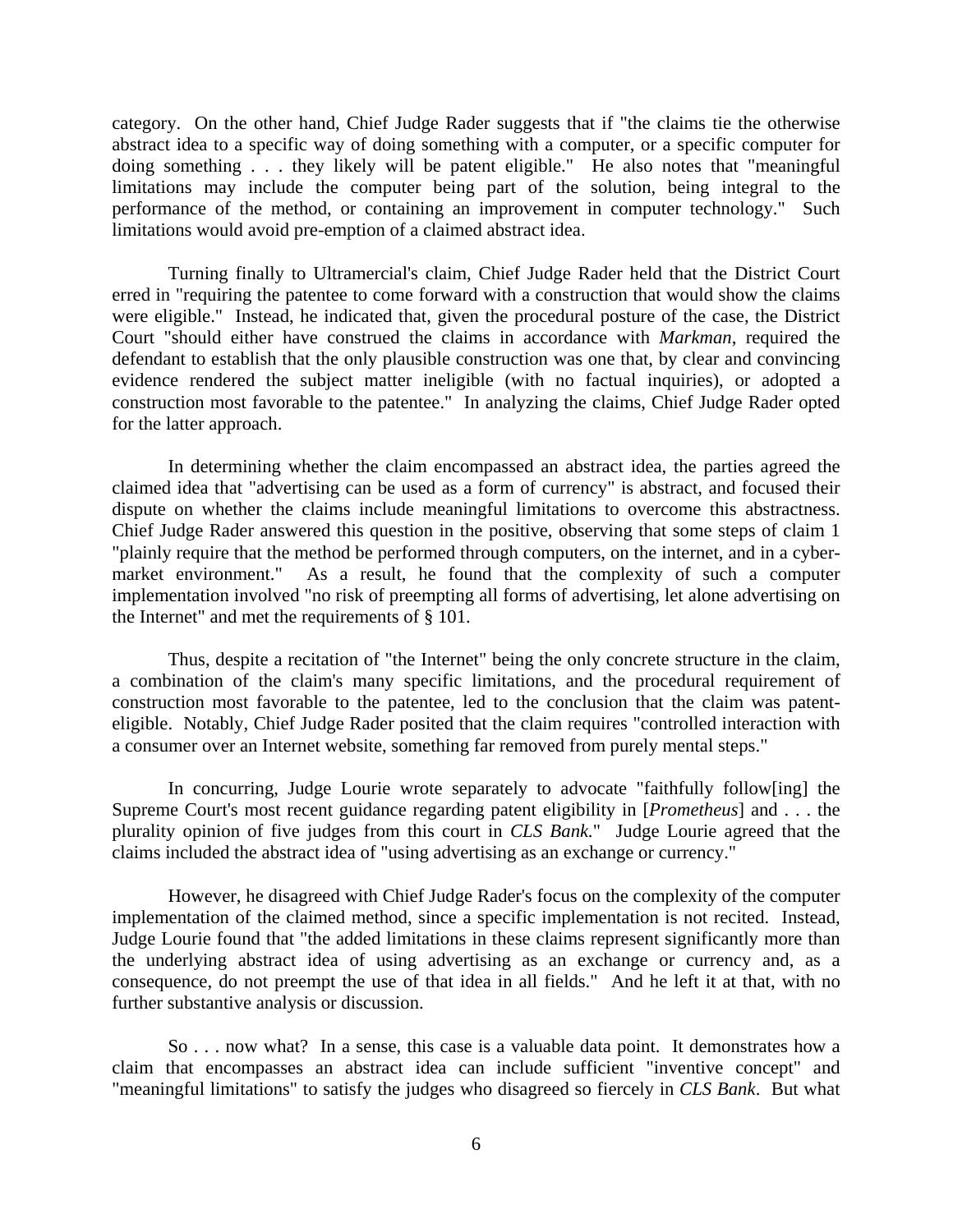analytical technique should be used to evaluate such a claim? Do we turn to Chief Judge Rader's approach, which seems limited to the facts of this case, or to Judge Lourie's approach, which has been referred to by some commentators as "conclusory"?

One point seems clear, however. The Federal Circuit is not going to abandon the "inventive concept" and "meaningful limitations" tests -- the progeny of *Prometheus* -- any time soon.

### *Commil USA, LLC v. Cisco Systems, Inc.* **Defending Against a Claim of Inducement of Patent Infringement by Asserting a Good-Faith Belief in Patent Invalidity By: Grady M. Garrison, Adam S. Baldridge and Nicholas L. Vescovo (Baker, Donelson, Bearman, Caldwell & Berkowitz, PC)**

On June 25, 2013, the Federal Circuit added to the growing body of law regarding claims of inducement of patent infringement with its holding in *Commil USA, LLC v. Cisco Systems, Inc.* Relying upon the Supreme Court's 2011 holding from *Global-Tech Appliances, Inc. v. SEB S.A*., 131 S. Ct. 2060 (2011), which made clear that to be liable for inducing patent infringement the inducer must be aware of the patent and know that the induced acts constitute patent infringement, Judge Prost provided the opinion of the Court and gave companies that could be targets of induced infringement claims a new possible shield to employ. Judge Newman meanwhile provided a strong dissent that calls into question how long this potential defense may be available.

The underlying litigation has a well-developed history, as two different juries have sided with Commil. After the first trial, the jury found Cisco liable for direct infringement and awarded Commil \$3.7 million in damages, but found that Cisco was not liable for induced infringement. Commil moved for a new trial on the issues of induced infringement and damages and the Court granted Commil's motion. The second time, the jury found Cisco liable for inducing patent infringement and awarded Commil \$63.7 million in damages. Cisco then appealed.

On appeal, Cisco challenged the district court's refusal to allow Cisco to present evidence during the second trial of its good-faith belief that the '395 patent was invalid. Commil had filed a motion in limine to exclude the evidence. The district court granted the motion, yet did so without issuing a written opinion. During the appeal, the Federal Circuit noted that the district court appeared to rely upon the fact that precedent indicates that evidence of a good-faith belief of non-infringement is relevant whereas evidence of a good-faith belief of invalidity is not. Judge Prost clarified that the Federal Circuit had not up until that point been called upon to determine whether evidence of a good-faith belief of invalidity is relevant. With the issue now squarely before the Federal Circuit, the majority held that "a good-faith belief [in invalidity] may negate the requisite intent for induced infringement." Slip Op. at 9 (emphasis added).

Judge Prost appeared to base his opinion on the fact that because a good-faith belief of non-infringement evidences a lack of the specific intent required to prove inducement, a goodfaith belief in patent invalidity must therefore carry the same weight. He reasoned that there exists no "principled distinction" between a good-faith belief of invalidity and a good-faith belief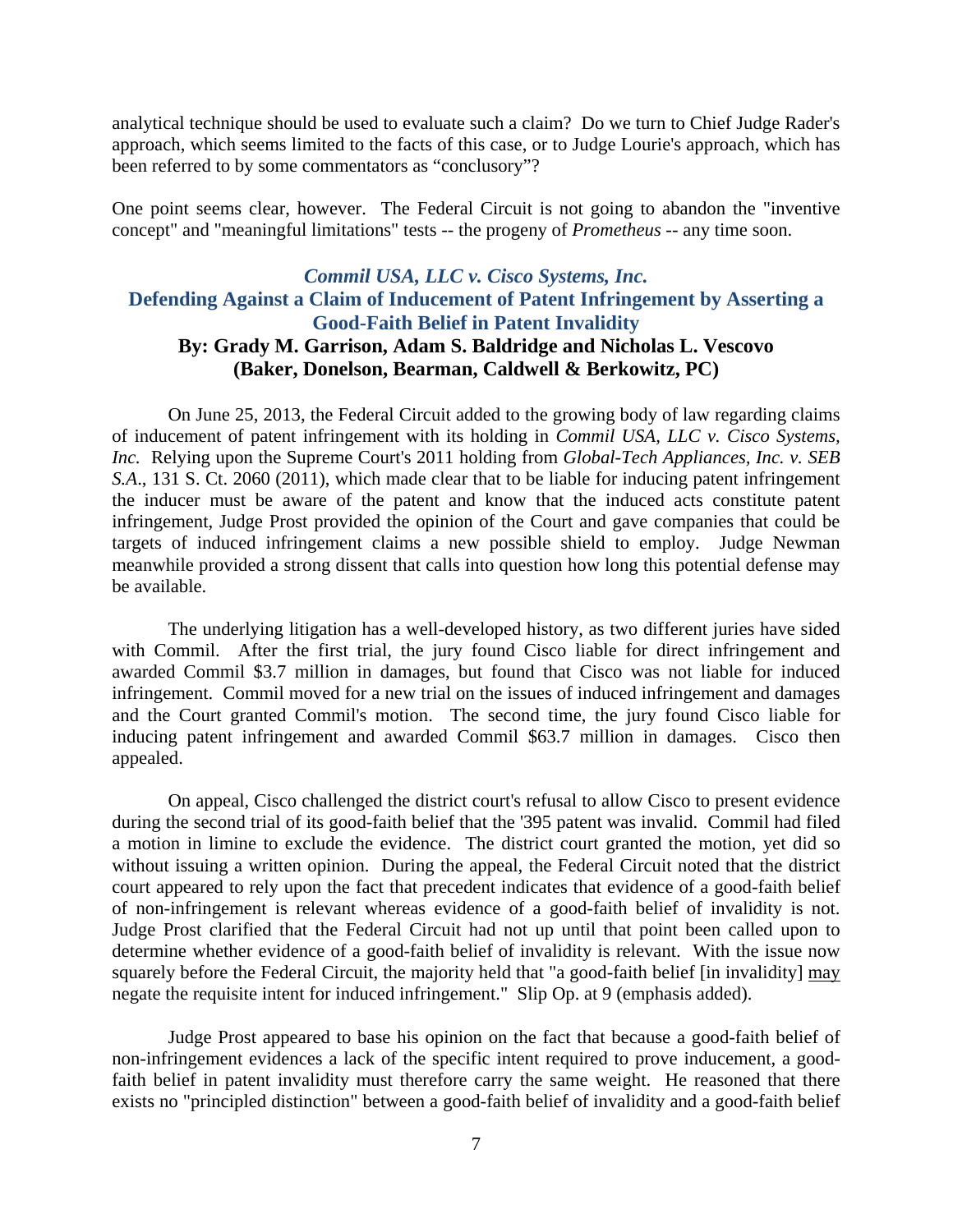of non-infringement. Thus, in the majority's view, a party may lack the requisite intent to be liable for induced infringement even though it was (1) aware of the patent and (2) induced another to infringe the patent, simply by having a good-faith belief that the patent is invalid.

Of note, the majority appeared to cede some ground in light of Judge Newman's dissent, discussed below. Judge Prost explicitly noted that the majority's holding does not mean that evidence of a good-faith belief in invalidity *precludes* a finding of induced infringement; instead Judge Prost directed that such evidence "should be considered by the fact-finder in determining whether an accused party knew 'that the induced acts constitute patent infringement.'" Slip Op. at 11 (quoting *Global-Tech*, 131 S. Ct. at 2068).

In dissent, Judge Newman questioned the purpose of such evidence of a good-faith belief in invalidity, as he reminded the majority that "a 'good-faith belief' in invalidity does not avoid liability for infringement when the patent is valid" and that "[n]o rule eliminates infringement of a valid patent, whether the infringement is direct or indirect." J. Newman Op. concurring-inpart, dissenting-in-part at 2. He turned first to section 271(b) and the fact that the statute "does not import a validity criterion, or a 'good faith belief' about validity, into proof of the act of infringement." *Id.* at 2. The inducement statute simply states that "[w]hoever actively induces infringement of a patent shall be liable as an infringer." 35 U.S.C. § 271(b).

Judge Newman relied upon tort law, analogizing induced infringement to liability "under a theory of joint tortfeasance," and the principle that "[a] mistake of law, even if made in good faith, does not absolve a tortfeasor." J. Newman Op. at 3. In Judge Newman's view, the majority misapplied *Global-Tech* and erroneously equated knowledge of infringement with knowledge of validity. To Judge Newman, "[w]hatever Cisco's 'belief' as to invalidity of the patent, this belief is irrelevant to the fact and law of infringement." *Id.* at 4.

Many commentators have taken issue with the majority's opinion, especially in light of Judge Newman's dissent. Still, until the *en banc* reconsideration of the ruling which Commil is seeking, a potential indirect infringer of a patent has an even greater incentive to obtain an opinion on the issue of invalidity.

## *Coach, Inc. v. Goodfellow* **The Sixth Circuit Adopts Contributory Liability for Flea Market Operators Based on Trademark Infringement by Vendors By: Grady M. Garrison, Adam S. Baldridge and Nicholas L. Vescovo (Baker, Donelson, Bearman, Caldwell & Berkowitz, PC)**

On May 31, 2013, the Sixth Circuit joined the Seventh and Ninth Circuits in adopting contributory liability for a flea market operator based on the trademark infringement of vendors at the flea market. Such contributory liability has seen increased attention over the past five years, especially from Coach, Inc., the plaintiff in the case.

In *Coach, Inc. v. Goodfellow*, the defendant Frederick Goodfellow owned and operated the 3rd Street Flea Market in Memphis, Tennessee, and oversaw day-to-day operations.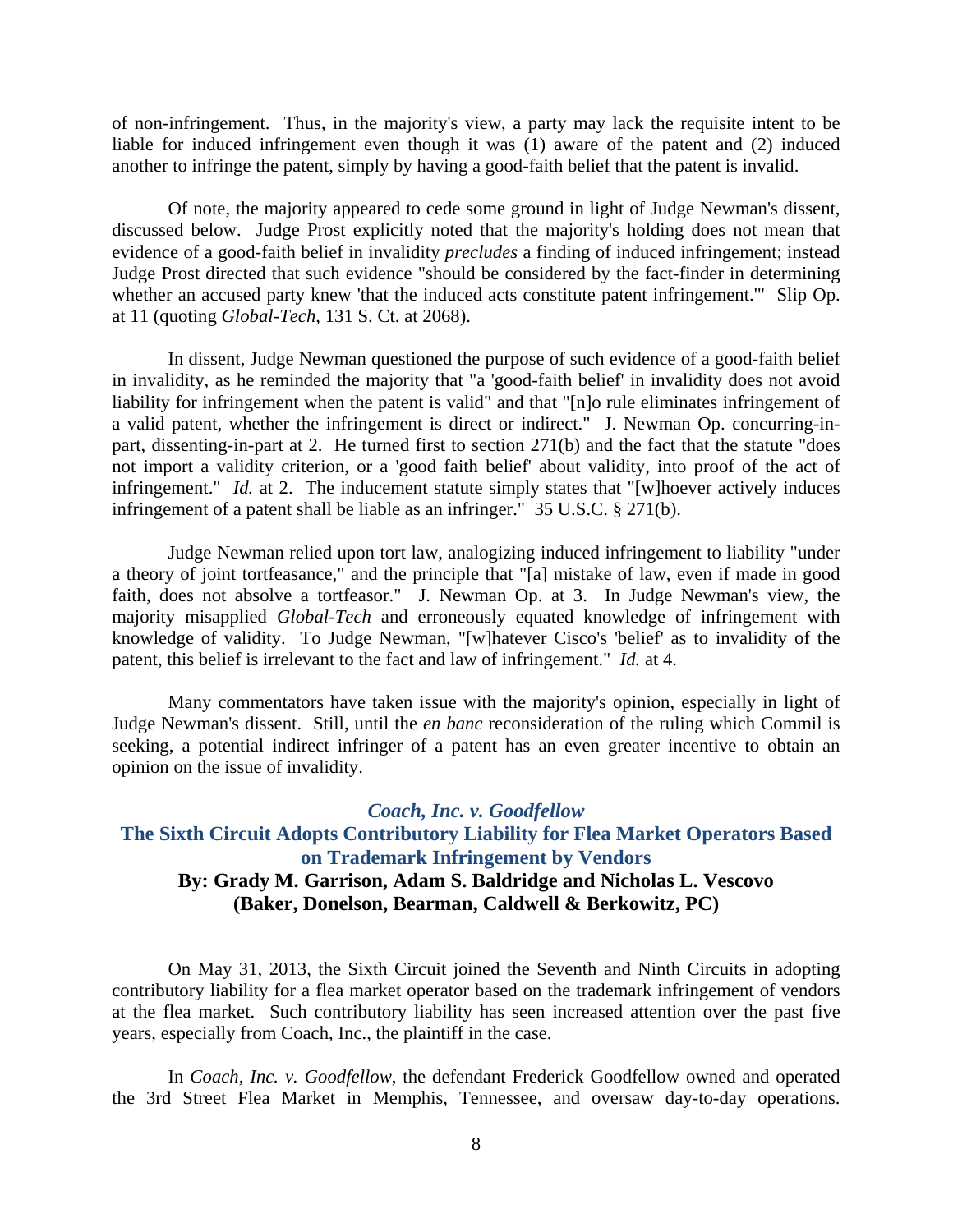Goodfellow rented between 75 to 100 booths to vendors at the rate of \$15/day Thursday through Sunday, rented storage containers to vendors for storage of their goods, and essentially controlled the flea market with ultimate authority as to the allowance and removal of vendors. Aware of the sale of counterfeit goods at the flea market, Coach worked with the local, state and federal authorities to begin an investigation into the flea market. On January 15, 2010, Coach wrote a letter to Goodfellow regarding the counterfeit sales, advising him of potential violations of federal and state laws, and demanding that all sales of counterfeit Coach products cease. According to the record, Goodfellow ignored Coach's letter, so the DA's Office wrote to Goodfellow on March 26, 2010 to notify him that counterfeit sales were continuing and that he was in willful disregard of the law. In April 2010, law enforcement officers raided the flea market and seized counterfeit Coach products, along with the counterfeit goods of other companies. Coach brought suit against Goodfellow and the flea market in June 2010, demanding the sale of counterfeit Coach products be stopped.

During the course of the litigation and the underlying criminal prosecution, Goodfellow made several admissions that helped Coach in the contributory trademark infringement suit. Specifically, he admitted to knowing that vendors continued to sell counterfeit Coach goods after he received the first letter in January 2010, admitted to knowing that multiple raids occurred and that vendors were arrested, admitted that he never inspected the vendors' booths to ensure counterfeit goods were not being sold, and admitted that he never asked vendors if they were licensed distributors of Coach goods. With such admissions, Coach was able to prove willful blindness.

Coach claimed that Goodfellow was liable for the sale of counterfeit products and infringement of Coach's trademarks pursuant to the Lanham Act, 15 U.S.C. § 1114, which states in pertinent part that:

Any person who shall, without the consent of the registrant ... use in commerce any reproduction, counterfeit, copy, or colorable imitation of a registered mark in connection with the sale, offering for sale, distribution, or advertising of any goods or services on or in connection with which such use is likely to cause confusion, or to cause mistake, or to deceive ... shall be liable in a civil action by the registrant for the remedies hereinafter provided.

15 U.S.C. § 1114(a)(1). Unlike contributory liability for patent infringement, there is no statute regarding such indirect infringement, as the Lanham Act does not expressly provide for contributory liability. Contributory liability for trademark infringement has developed instead through trademark jurisprudence. In *Inwood Laboratories, Inc. v. Ives Laboratories, Inc.*, 456 U.S. 844 (1982), the U.S. Supreme Court held that "liability for trademark can extend beyond those who actually mislabel goods with the mark of another." The *Ives* Court relied upon the 1924 case of *William R. Warner & Co. v. Eli Lilly & Co.*, 265 U.S. 526 (1924), which held that a manufacturer is liable for contributory infringement if he designedly enables or induces retailers or distributors to defraud their customers by palming his products off as the plaintiff's product. The Supreme Court revised the *Warner* test in *Ives*. Under contributory trademark infringement, a defendant is liable if he (1) intentionally induces another to infringe on a trademark or (2) continues to supply a product knowing that the recipient is using the product to engage in trademark infringement.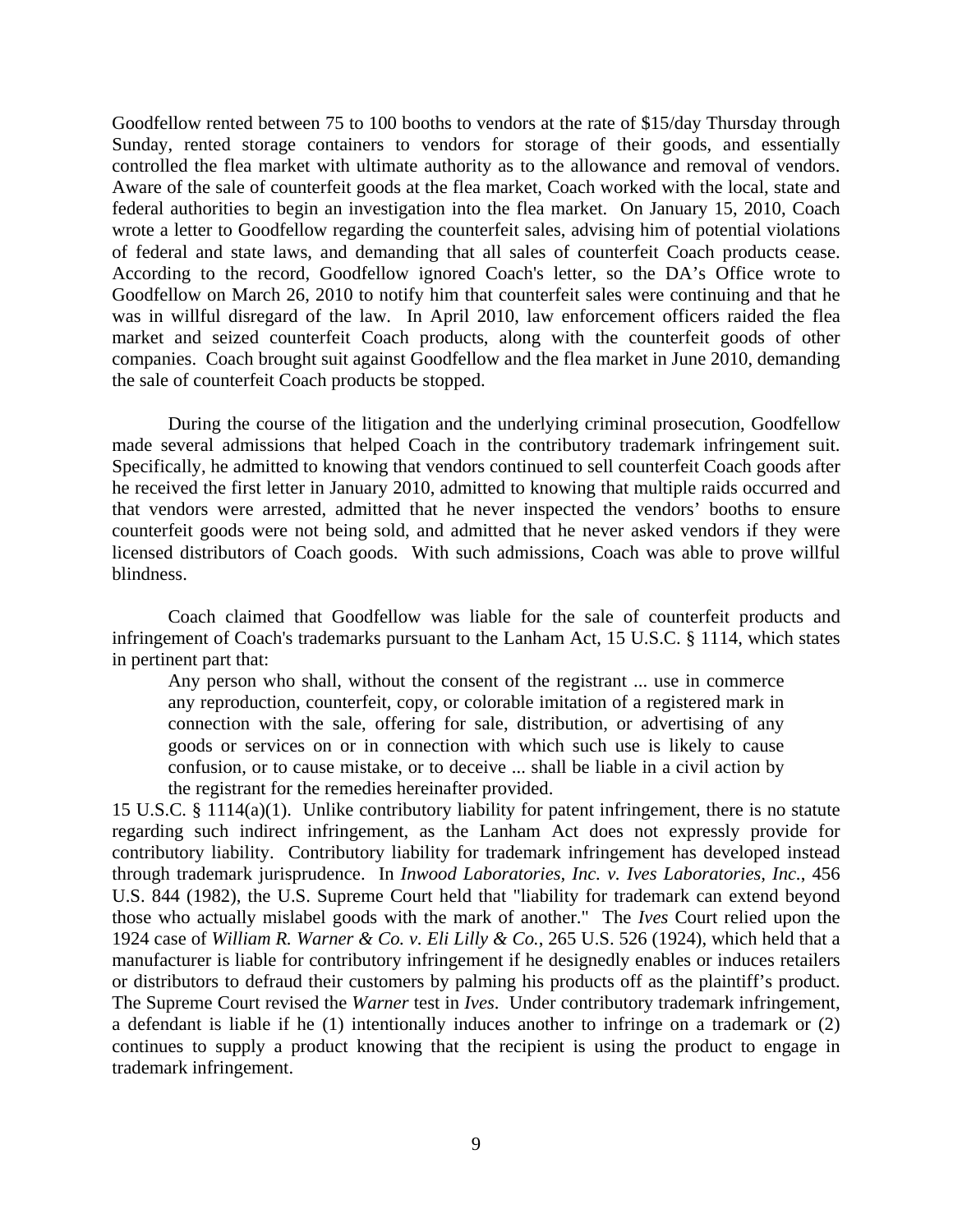Goodfellow was neither a manufacturer nor a distributor, but actually a landlord. In order to find him liable for contributory trademark infringement, the Sixth Circuit relied upon the Seventh Circuit's opinion in *Hard Rock Cafe Licensing Corp. v. Concession Services, Inc.*, 955 F.2d 1143 (7th Cir.1992), holding that a flea market operator can be liable for trademark violations by its vendors if it knew or had reason to know of their violations. *Id.* at 1149. The *Hard Rock* court held that "willful blindness" would qualify as such knowledge: "To be willfully blind, a person must suspect wrongdoing and deliberately fail to investigate." *Id.* at 1150. Unlike the Sixth Circuit in *Goodfellow*, the Seventh Circuit ultimately held that the *Hard Rock*  plaintiffs did not proffer enough evidence to prove willful blindness. The district court in *Hard Rock* focused on the defendant's failure to take the necessary precautions to prevent counterfeiting, as opposed to focusing on the defendant's knowledge of or willful blindness towards the sale of counterfeit goods. The Seventh Circuit came to the conclusion that the district court found the defendant flea market operator to be *negligent*, not *willfully blind*, and thus vacated the judgment and remanded for further proceedings.

 The Ninth Circuit adopted the Seventh Circtuit's holding from *Hard Rock* in *Fonovisa, Inc. v. Cherry Auction, Inc.*, 76 F.3d 259 (9th Cir. 1996), and also noted that the Supreme Court did not limit its holding in *Ives* to only manufacturers or distributors. Both the Seventh and Ninth Circuits relied upon the Restatement (Second) of Torts § 877(c) & cmt. d (1979), which states that a company "is responsible for the torts of those it permits on its premises 'knowing or having reason to know that the other is acting or will act tortiously . . . .'"

 Relying upon the holdings of *Hard Rock* and *Fonovisa*, the Sixth Circuit upheld the finding that Goodfellow was contributorily liable for the trademark infringement of the vendors at his flea market. Coach presented substantial evidence demonstrating Goodfellow's knowledge of the infringing activity.

 On appeal, Goodfellow argued that he undertook reasonable remedial measures to address the infringing activity, analogous to the remedial measures eBay undertook in *Tiffany (NJ), Inc. v. eBay, Inc.*, 600 F.3d 93, 105–10 (2d Cir.2010). Goodfellow had distributed pamphlets informing the vendors that they could not sell counterfeit goods and held a voluntary meeting to discuss the sale of counterfeit goods. In comparison, the Fourth Circuit held that eBay was not contributorily liable for the trademark infringement of sellers on its site given the significant remedial measures eBay took to combat the sale of counterfeit goods, including promptly removing all listing that Tiffany challenged as counterfeit and spending millions of dollars taking affirmative steps toward the removal and monitoring of counterfeit Tiffany merchandise. *Tiffany*, 600 F.3d at 103. The Sixth Circuit disagreed that Goodfellow's remedial measures equaled those of eBay in *Tiffany*, noting that Goodfellow's actions fell well short of denying access to the infringing vendors. The Sixth Circuit thus affirmed the district court's grant of summary judgment.

 Coach has pursued similar suits across the U.S. *See Coach, Inc. v. Farmers Market & Auction*, 881 F. Supp. 2d 695 (D. Md. 2012); *Coach, Inc. v. Dequindre Plaza, LLC*, Case No. 11 cv-14032 (D. E.D. Mich. 2012); *Coach, Inc. v. Gata Corp.*, 98 USPQ2d 1911 (D.N.H. 2011).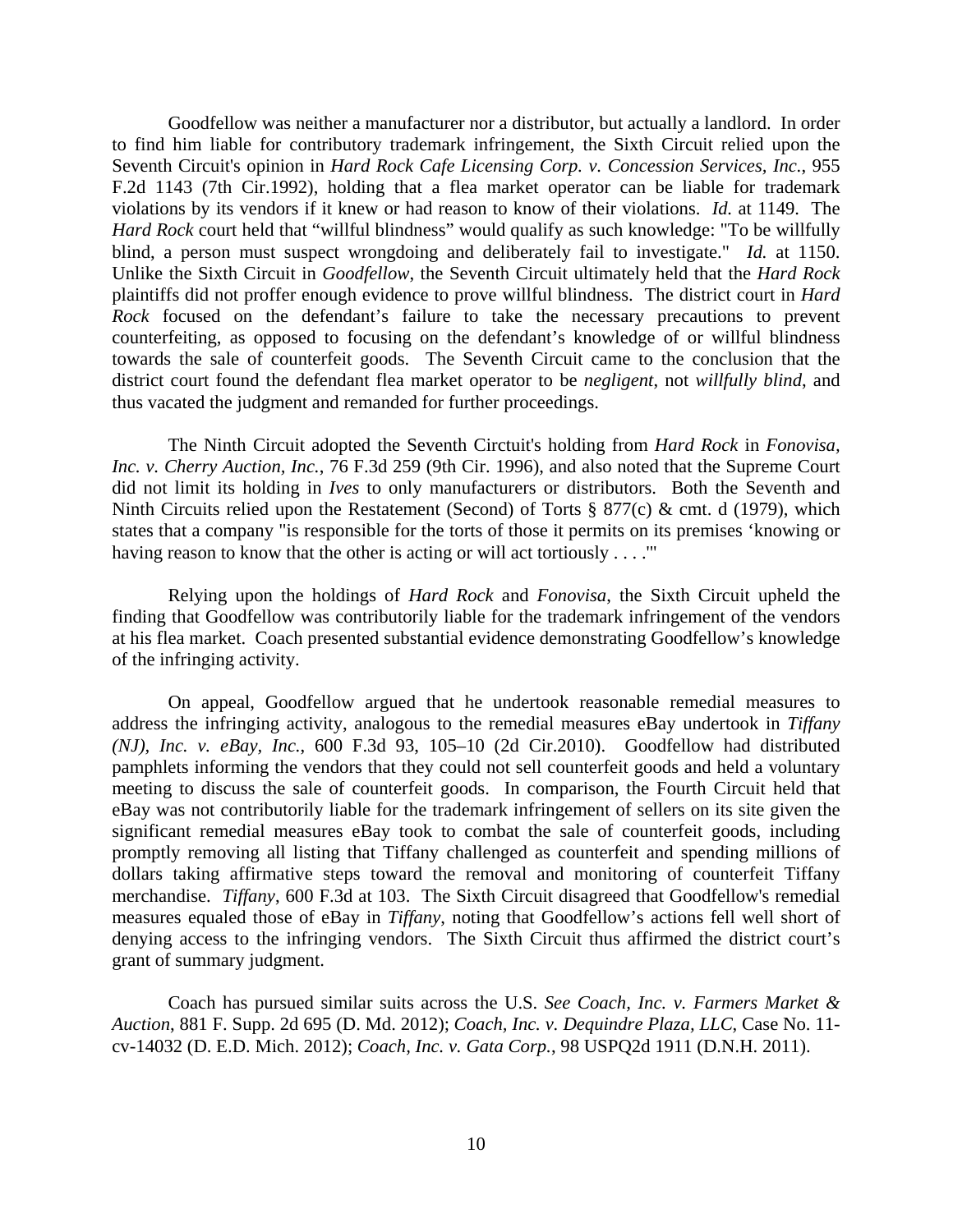## *Patent Reform Bills Before Capitol Hill* **By: Eugene Mar and Dan Callaway (Farella Braun + Martel LLP)**

1. **SHIELD Act** (Saving High-Tech Innovators from Egregious Legal Dispute Acts of 2013) (Reps. DeFazio, Chaffetz)

- Full bill can be found at http://beta.congress.gov/bill/113th-congress/housebill/845/cosponsors
- New version of legislation originally introduced late in the 2012 session
- Provides defendants with an option of seeking early determination that a patent holder is not a practicing plaintiff:
	- o Upon such a motion, plaintiff has 90 days to respond
	- o Court must rule within 120 days of such a motion being filed
- If patent holder is determined not to be a practicing plaintiff, it has to put up a bond to cover the amount determined by the Court for the full costs and attorneys fees should defendants prevail
- Should defendant prevail in the case, and the plaintiff is determined to be a nonpracticing plaintiff, the plaintiff must pay the defendant's costs and attorneys fees in defending the litigation
- Exceptions include: plaintiff is (i) an inventor or the original assignee, (ii) a party that produces or sells a patented good, or (iii) a university or a technology transfer organization who helps universities license

## 2. **Patent Abuse Reduction Act** ("PARA") (Sen. Cornyn)

- Full bill can be found at http://www.govtrack.us/congress/bills/113/s1013
- Institutes some initial pleading requirements:
	- o Identifying asserted claims
	- o Pointing out where each claim element is found in each accused instrumentality
	- o Identifying acts of indirect infringement
	- o Providing a description of the business of the plaintiff
	- o Listing other complaints that assert the same patent
	- o Identifying the patent's co-owners, exclusive licensees, and assignees
	- o Identifying other parties with the right to enforce the patent
	- o Identifying parties with a direct financial interest in the outcome of the action
- Joinder Requirements including anyone who has a financial interest in the outcome of the litigation
- Discovery Limits
	- o Claim Construction Discovery
		- Default rule: until the Markman hearing, all discovery is limited to information related to claim construction.
		- Exceptions where substantive law or motion practice requires more discovery
	- o "Core Documentary Evidence" and Fee-Shifting
		- The bill defines "core documentary evidence" (with the proviso that it does not include computer code or e-mail, unless the court finds good cause) as documents that: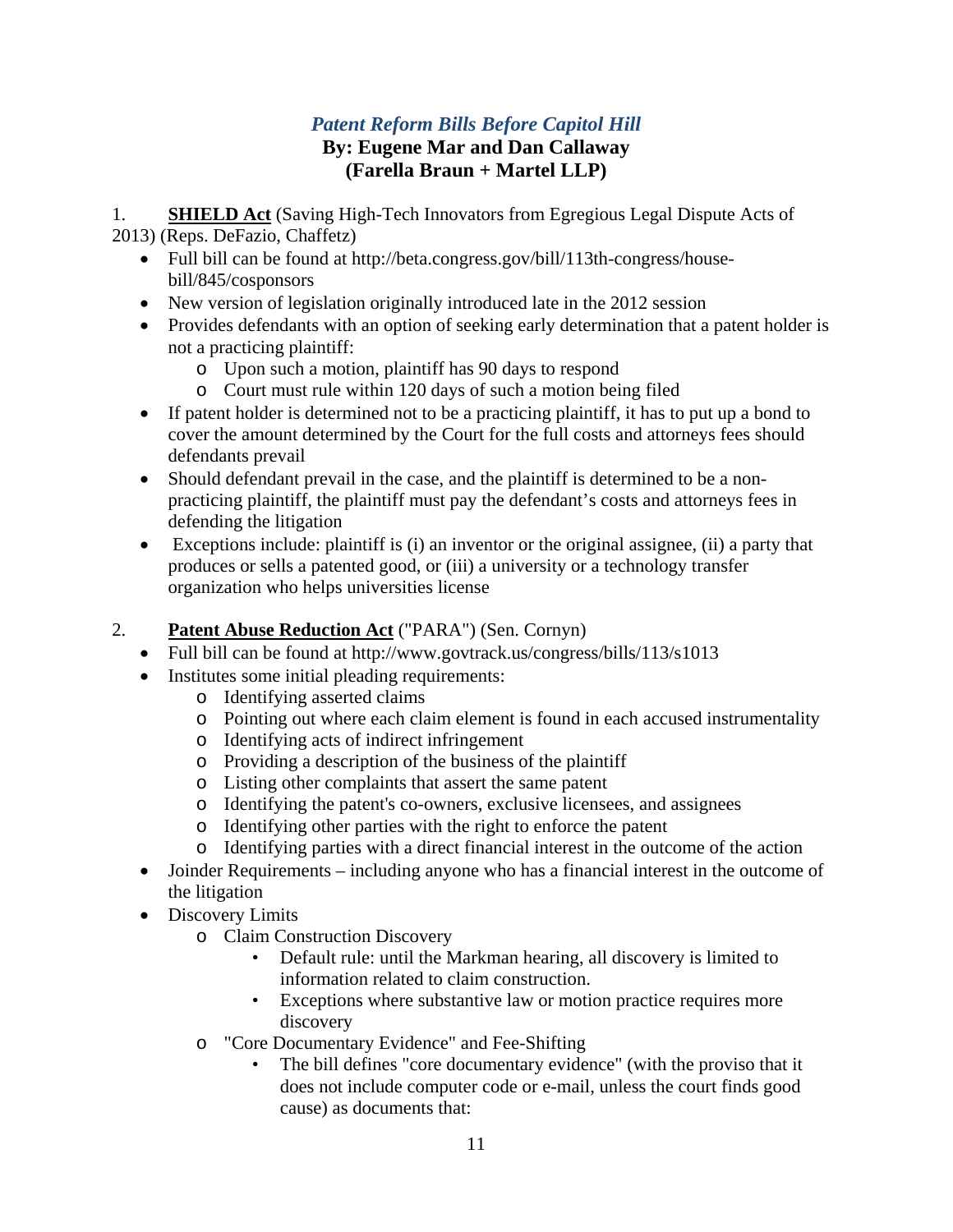- relate to the conception, reduction to practice, and application for the asserted patent;
- are sufficient to show the technical operation of the instrumentality identified in the complaint as infringing the asserted patent;
- relate to potentially invalidating prior art;
- relate to previous licensing or conveyances of the asserted patent;
- are sufficient to show revenue attributable to any claimed invention;
- are sufficient to show the organizational ownership and structure of each party, including identification of any person that has a financial interest in the asserted patent;
- relate to awareness of the asserted patent or claim, or the infringement, before the action was filed; and
- sufficient to show any marking, lack of marking, or notice of the asserted patent provided to the accused infringer; and
- A requesting party must pay for any requested discovery that is outside the bounds of "core documentary evidence."
- Costs and Expenses
	- o Prevailing party wins its fees and expenses, unless the position and conduct of the non-prevailing party was "objectively reasonable and substantially justified"
	- o Fees and expenses are recoverable against not only parties, but any interested party.

## 3. **Patent Litigation and Innovation Act** (Reps. Jeffries, Farenthold)

- Full bill at http://www.govtrack.us/congress/bills/113/hr2639
- Heightened pleading: Requiring patent holders to explicitly make its case when it files by specifying which patents and claims are at issue, as well as exactly what products allegedly infringe and how. It also requires patent holders to remove the veil of secrecy and specifically identify who is behind the action—not just the patent's owner, but everyone who stands to financially benefit.
- Protection of end users: Allowing an "interested party"—such as the manufacturer or supplier of equipment—to intervene on behalf of its customers. Upon request, any underlying case against the consumer would be stayed until the "interested party" finished its case. But the consumer must agree to be bound by any judgment in the "interested party" litigation.
- Stay of discovery until motions to dismiss and motions to transfer are ruled on and until after claim construction is conducted
- Sanctions for abusive litigation: Requiring courts to include a record of each party's compliance with the rules of litigation.

## 4. **Patent Quality Improvement Act** (Sen. Schumer)

- Full bill http://beta.congress.gov/bill/113th/senate-bill/866
- Aimed at facilitating PTO review of "poor-quality patents that cover intangible methods of doing business using computers."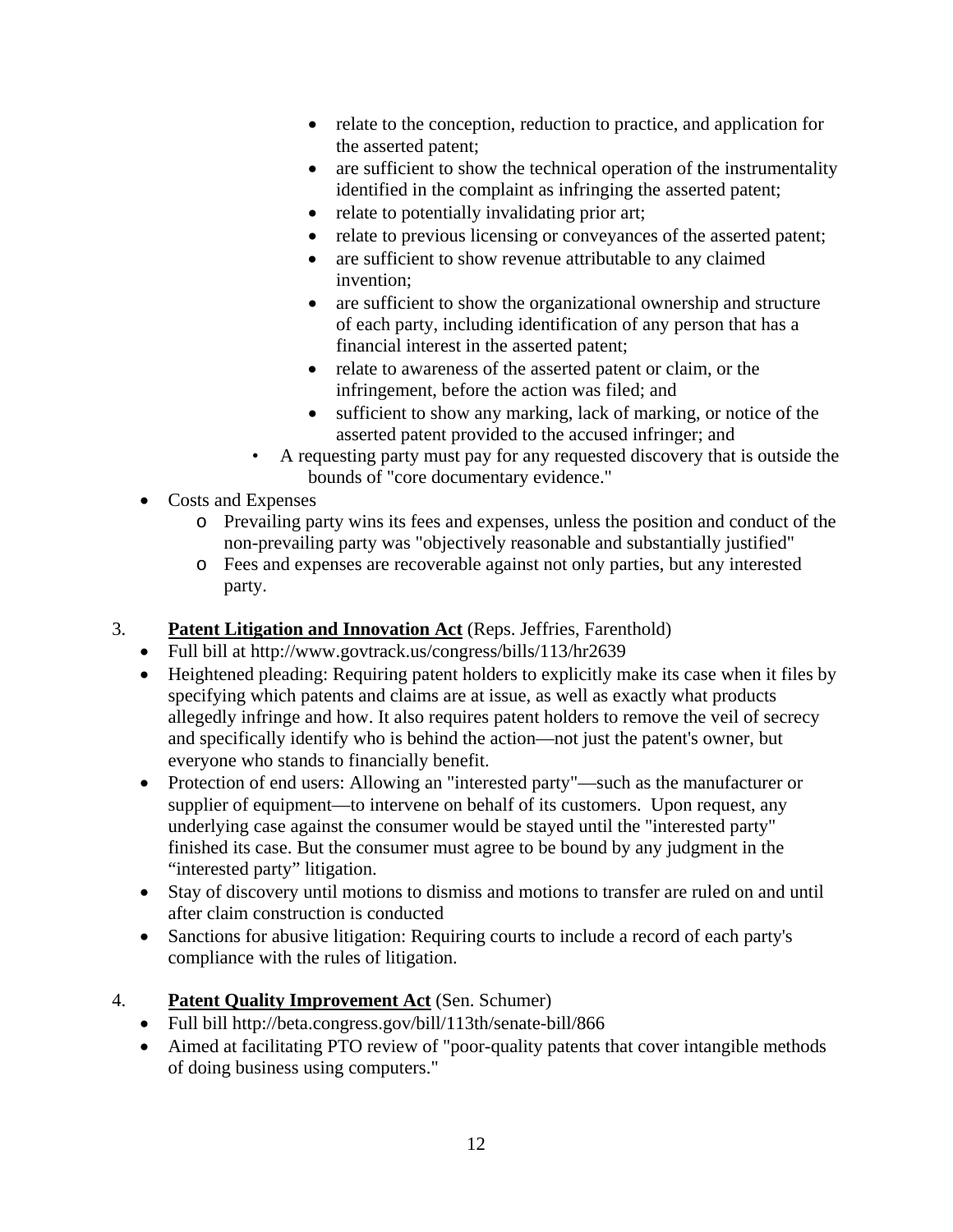- For post-grant review, this bill expands the scope of post-grant review from "covered" business method patents" to include a patent that claims a method or corresponding apparatus for performing data processing or other operations used in the practice, administration, or management of any enterprise, product, or service, except technological inventions.
- Amends the Leahy-Smith America Invents Act to remove the eight-year sunset provision with respect to the transitional post-grant review program available to review the validity of covered business method patents, thereby making the program permanent.

### 5. **Stopping the Offensive Use of Patents (STOP) Act** (Reps. Issa, Chu)

- Full bill at http://www.govtrack.us/congress/bills/113/hr2766
- "in part a companion to the Schumer bill"
- It expands post-grant review for business method patents to go beyond financial products and include patents that claim a method or corresponding apparatus for performing data processing or other operations used in the practice, administration, or management of any enterprise, product, or service, except technological inventions.
- When instituted, it stays any litigation proceeding between the same parties in court. (Currently, courts have discretion over whether to decide to stay cases—discretion that results in inconsistent results.)
- Removes the sunset provision in the transitional business method patent post-grant review (currently, 8 years) and makes it permanent
- The STOP Act also includes a provision requiring the Patent Office to expand access to pro bono legal services to "under-resourced re-sellers, users, implementers, distributors, or customers of an allegedly infringing product or process." Of course, we would rather these parties not find themselves facing patent litigation at all; to the extent they are, the process should be as painless as possible. Increased access to pro bono legal services is an important element to make that happen.

### 6. **End Anonymous Patents Act** (Rep. Deutch)

- Full bill at http://beta.congress.gov/bill/113th/house-bill/2024
- Would require disclosure of any "real party in interest"
- Patent owners can only collect on damages that occur after the true owners of the patent are disclosed
- Partially addressed by President Obama's executive actions in June 2013.

#### 7. **Proposed Executive Actions** (President Obama)

- Tighten functional claiming: requiring patent applicants to explain their inventions better and to limit those inventions to a specific way of accomplishing a task, as opposed to all ways of accomplishing a task.
- Make ownership more transparent: requiring patent owners to update records at the Patent Office with the patent's real owner.
- Protect downstream users: ending the abuse associated with targeting end users, such as small businesses, startups, and even individuals who find themselves facing lawsuit threats and licensing demands for simply using everyday products. As the White House puts it: "End-users should not be subject to lawsuits for simply using a product as